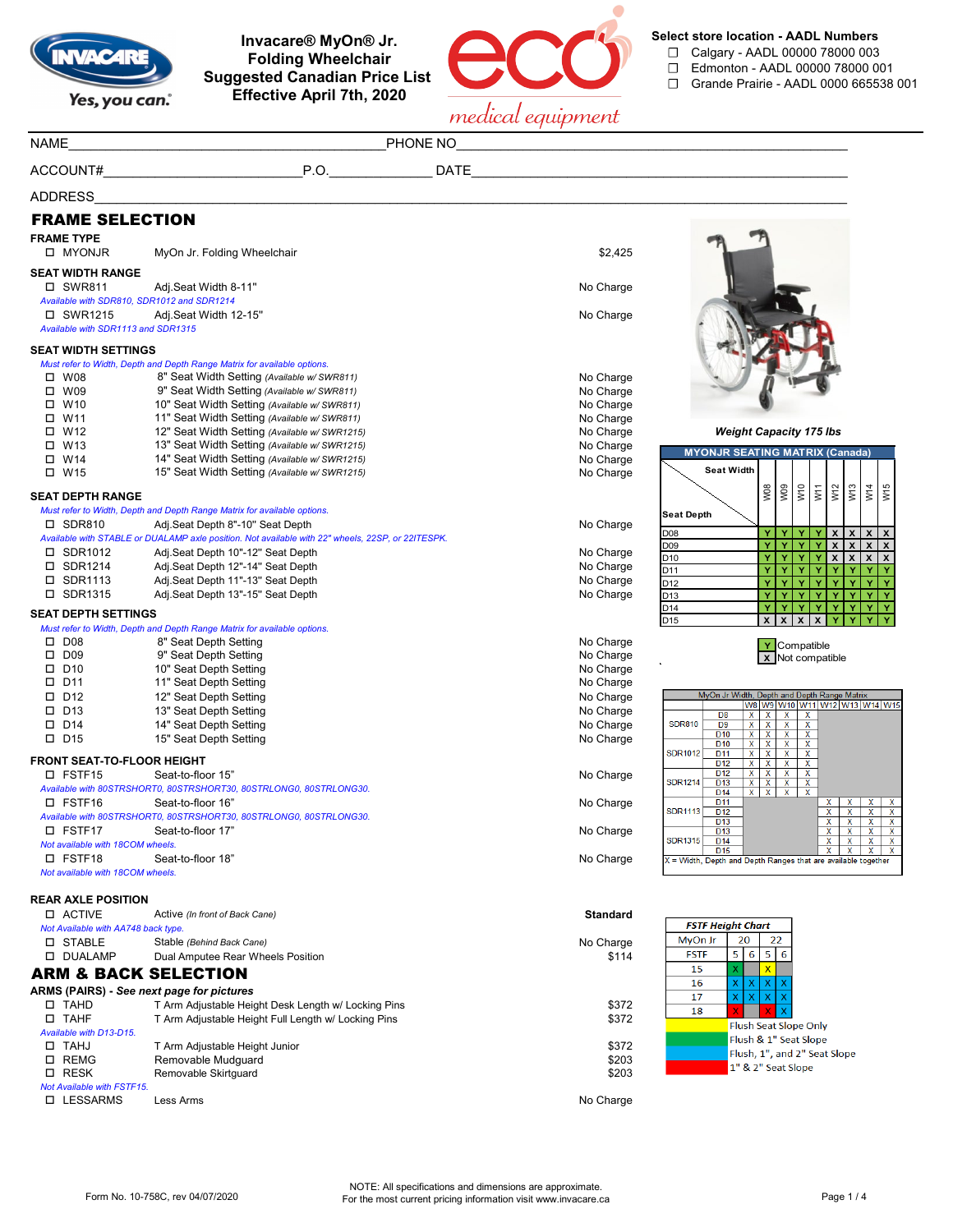|                                                  | Invacare® MyOn Jr. Wheelchair Accessories & Options                                      |                 |             |               | <u>NOTES</u> |             |
|--------------------------------------------------|------------------------------------------------------------------------------------------|-----------------|-------------|---------------|--------------|-------------|
|                                                  | BACK TYPE (Modular backs should only be used with straight canes)                        |                 |             |               |              |             |
| $\square$ FIX057                                 | Fixed 0° Backrest, Adj. Hgt Canes, Uph. Height 15"-17"                                   | No Charge       |             |               |              |             |
|                                                  | Modular backs should only be used with straight canes. Add 2.8" for overall cane height. |                 | <b>TAHD</b> | <b>TAHJ</b>   | <b>REGM</b>  | <b>RESK</b> |
| □ FIX03P                                         | Fixed 0° Backrest, 3 Position Uphl. Height 15"/16"/17", Cane Hgt 20"                     | No Charge       |             |               |              |             |
|                                                  | Factory setting is at 15". Modular backs should only be used with straight canes         |                 |             |               |              |             |
| $\square$ FIX746                                 | Fixed 7° Backrest, Adj. Height Canes, Uph. Height 14-16"                                 | No Charge       |             |               |              |             |
| Add 2.3" for overall cane height.                |                                                                                          |                 |             |               |              |             |
| □ FIX73P                                         | Fixed 7° Backrest, 3 Position Uphl. Height 15"/16"/17", Cane Hgt 20"                     | No Charge       |             |               |              |             |
| Add 2.3" for overall cane height.                |                                                                                          |                 |             |               |              |             |
| $\Box$ AA748                                     | Adj. Angle 7° Backrest, Adj.Hgt Canes, Uph. Height 14"-18" (-6° to 16°, infinite range)  | No Charge       |             |               |              |             |
| Add 2.3" for overall cane height.                |                                                                                          |                 |             |               |              |             |
| □ FOLD3P                                         | Folding Backrest Uphl. Height 14"-16", Cane Height 20"                                   | \$172           |             |               |              |             |
| □ FOLD16                                         | Folding Bkrst Uphl. Height 14"-16" w/Adj. Hgt Push Handles                               | \$172           |             |               |              |             |
|                                                  | Maxium Cane height will be 20" when using the 16" Upholstery height option.              |                 |             |               |              |             |
|                                                  | <b>CASTER &amp; WHEEL OPTIONS</b>                                                        |                 |             |               |              |             |
| <b>CASTER OPTIONS</b>                            |                                                                                          |                 |             |               |              |             |
| □ 5ALUM                                          | 5" Aluminum Urethane Casters                                                             | \$153           |             |               |              |             |
| □ AT5SOFT                                        | 5" x 1 1/2" Soft Roll Casters                                                            | No Charge       |             |               |              |             |
| $\square$ AT901                                  | 5" Composite Urethane Casters                                                            | No Charge       |             |               |              |             |
| $\square$ AT902                                  | 6" Composite Urethane 3 Spoke Casters                                                    | No Charge       |             |               |              |             |
| □ 6PNEU                                          | 6" X 1 1/4" Composite Pneumatic Casters                                                  | \$73            |             |               |              |             |
| □ STBKIT                                         | Stabilizer Kit                                                                           | \$83            |             |               |              |             |
| <b>WHEEL OPTIONS</b>                             |                                                                                          |                 |             |               |              |             |
|                                                  |                                                                                          |                 |             |               |              |             |
| $\Box$ 18COM                                     | 18" Composite Tires                                                                      | No Charge       |             |               |              |             |
| Select PNEU or PNEUFF in TIRE OPTIONS.           |                                                                                          |                 |             |               |              |             |
| □ 1763BK                                         | 20" Composite Pneumatic Tires                                                            | \$231           |             |               |              |             |
| □ 4763BK                                         | 20" Composite Pneumatic Flat Free Inserts                                                | \$349           |             |               |              |             |
| □ U1763BK                                        | 20" Composite Urethane Tires                                                             | No Charge       |             |               |              |             |
| $\square$ 20SP                                   | 20" Spoke                                                                                | No Charge       |             |               |              |             |
| <b>Comes standard with Pneumatic tires.</b>      |                                                                                          |                 |             |               |              |             |
| $\square$ 22SP                                   | 22" Spoke                                                                                | No Charge       |             |               |              |             |
| <b>Comes standard with Pneumatic tires.</b>      |                                                                                          |                 |             |               |              |             |
| □ 1764BK                                         | 22" Composite Pneumatic Tires                                                            | \$231           |             |               |              |             |
| □ 4764BK                                         | 22" Composite Pneumatic Flat Free Inserts                                                | \$349           |             |               |              |             |
| $\Box$ U1764BK                                   | 22" Composite Urethane Tires                                                             | No Charge       |             |               |              |             |
| □ 22SPITESPK                                     | 22" Spoke                                                                                | No Charge       |             |               |              |             |
| <b>Comes standard with Pneumatic tires.</b>      |                                                                                          |                 |             |               |              |             |
| □ 22ITESPK                                       | 22" Gallop Light Spoke                                                                   | No Charge       |             |               |              |             |
| <b>Comes standard with Pneumatic tires.</b>      |                                                                                          |                 |             |               |              |             |
| <b>TIRE OPTIONS</b>                              |                                                                                          |                 |             |               |              |             |
| <b>O</b> PNEU                                    | Pneumatic                                                                                | No Charge       |             |               |              |             |
| Available with wheels: 18COM.                    |                                                                                          |                 |             |               |              |             |
| <b>O PNEUFF</b><br>Available with wheels: 18COM. | Pneumatic-Flat Free                                                                      | \$128           |             |               |              |             |
| <b>HANDRIM OPTIONS</b>                           |                                                                                          |                 |             |               |              |             |
| □ ALUMPC                                         | Aluminum Anodized Handrims                                                               | <b>Standard</b> |             |               |              |             |
| Not available with U2222C                        |                                                                                          |                 |             |               |              |             |
| □ A1512                                          | <b>Plastic Coated Handrims</b>                                                           | \$114           |             |               |              |             |
| $\Box$ AT1225-8                                  | Plastic Coated w/8 Vertical Projections                                                  | \$307           |             |               |              |             |
|                                                  | Available on 4763BK, 1764BK, 4764BK or U1764BK                                           |                 |             |               |              |             |
| □ L8702                                          | Omit Handrims Only                                                                       | Less net (\$15) |             |               |              |             |
| <b>WHEEL LOCKS</b>                               |                                                                                          |                 |             |               |              |             |
| □ WLPULL                                         | Pull-To-Lock Wheel Lock (Clamp-On Style)                                                 | No Charge       |             |               |              |             |
|                                                  | Not available together with: FSTF15 and 22" rear wheels or FSTF16 and 24" rear wheels.   |                 |             |               |              |             |
| □ WLPUSH                                         | Push-To-Lock Wheel Lock (Clamp-On Style)                                                 | No Charge       |             |               |              |             |
| Not available with DUALAMP.                      |                                                                                          |                 |             | <b>WLPUSH</b> |              |             |
| □ WLPULLX                                        | Pull-To-Lock Wheel Lock w/Wheel Lock Extensions (Clamp-On Style)                         | No Charge       |             |               |              |             |
|                                                  | Not available with DUALAMP. FSTF15 and 22" rear wheels or FSTF16 and 24" rear wheels.    |                 |             |               |              |             |
| □ WLPUSHX                                        | Push-To-Lock Wheel Lock w/Wheel Lock Extensions (Clamp-On Style)                         | No Charge       |             |               |              |             |
| Not available with DUALAMP.                      |                                                                                          |                 |             |               |              |             |
| <b>REAR AXLES</b>                                |                                                                                          |                 |             |               |              |             |
| <b>D PAXLE</b>                                   | <b>Permanent Axle</b>                                                                    | No Charge       |             |               |              |             |
| Not available with DUALAMP.                      |                                                                                          |                 |             |               |              |             |
| □ A1577                                          | <b>Quick Release Axles</b>                                                               | No Charge       |             |               |              |             |
|                                                  |                                                                                          |                 |             |               |              |             |



### **Select store location - AADL Numbers**

- ☐ Calgary AADL 00000 78000 003
- ☐ Edmonton AADL 00000 78000 001
- ☐ Grande Prairie AADL 0000 665538 001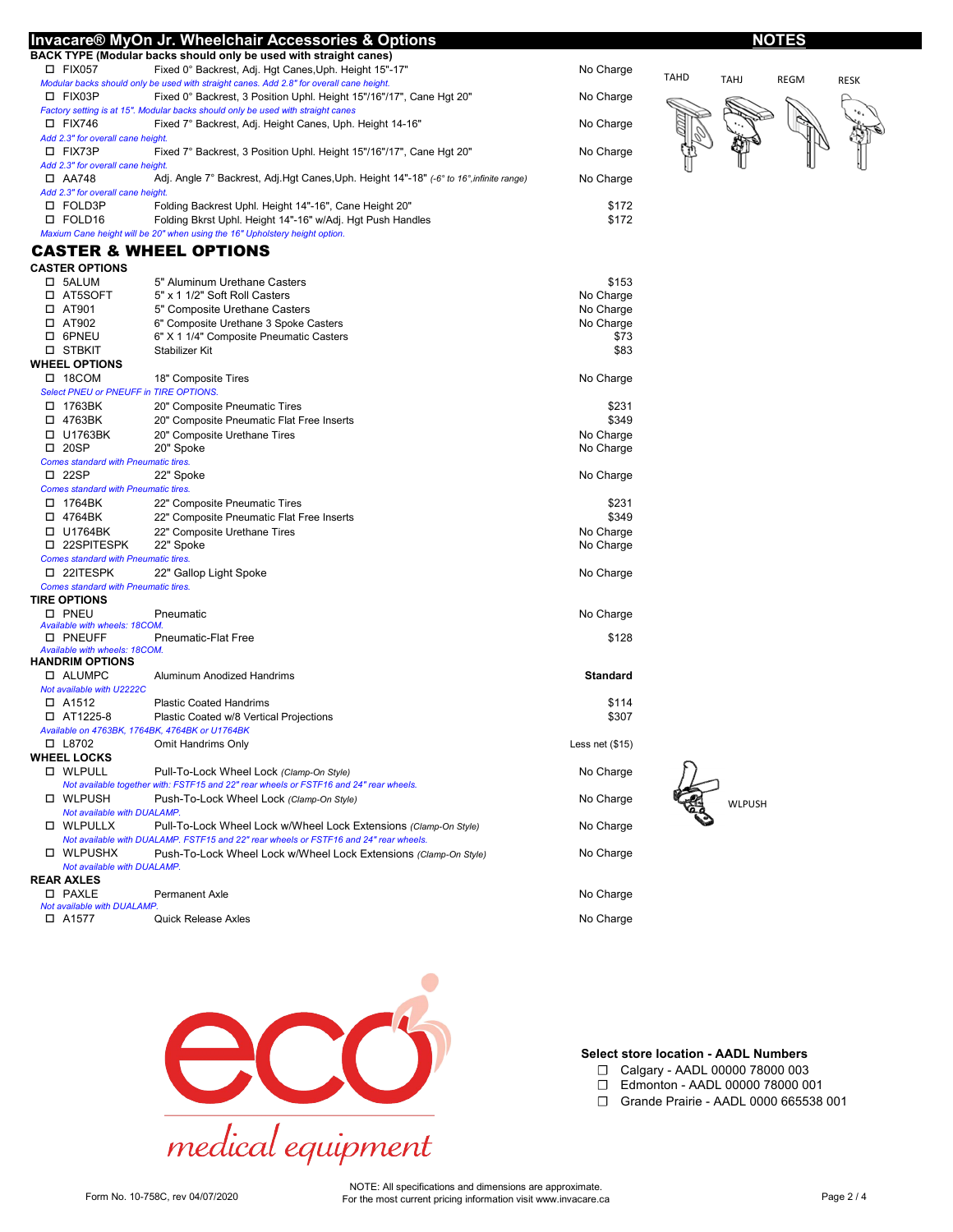### **Invacare® MyOn Jr. Wheelchair Accessories & Options**

# FRAME & UPHOLSTERY COLOUR **CONTEMPORARY**<br>  $\Box$  24P

|                            | RAME & UPHOLSTERY COLOUR                                                                         |                  |                                             |
|----------------------------|--------------------------------------------------------------------------------------------------|------------------|---------------------------------------------|
| CONTEMPORARY               |                                                                                                  |                  | <b>Select store location - AADL Numbers</b> |
| $\square$ 24P              | Wet Black                                                                                        | No Charge        | Calgary - AADL 00000 78000 003              |
| $\square$ 60P              | <b>Silver Metallic</b>                                                                           | No Charge        | Edmonton - AADL 00000 78000 001             |
| $\square$ 71P              | Silver Vein                                                                                      | No Charge        | Grande Prairie - AADL 0000 665538 001       |
| □ 105P                     | Midnight Blue                                                                                    | No Charge        |                                             |
| $\Box$ 115P                | <b>Black Prism</b>                                                                               | No Charge        |                                             |
| тоо нот                    |                                                                                                  |                  |                                             |
| $\Box$ 30P                 | <b>Sunny Yellow</b>                                                                              | No Charge        |                                             |
| $\square$ 61P              | <b>Electric Red</b>                                                                              | No Charge        |                                             |
| □ 119P                     | <b>Bubblegum Pink</b>                                                                            | No Charge        |                                             |
| $\square$ 120P             | Grape Madness                                                                                    | No Charge        |                                             |
| WAY COOL                   |                                                                                                  |                  |                                             |
| $\square$ 62P              | Electric Blue                                                                                    | No Charge        |                                             |
| □ 104P                     | <b>Electric Teal</b>                                                                             | No Charge        |                                             |
| $\square$ 121P             | Lolly Pop Blue                                                                                   | No Charge        |                                             |
| □ 122P                     | Cosmic Blue                                                                                      | No Charge        |                                             |
| $\square$ 125P             | <b>Emerald Green</b>                                                                             | No Charge        |                                             |
| □ 127P                     | Grasshopper Green                                                                                | No Charge        | medical equipment                           |
| $\square$ NN380            | Touch-Up Paint Colours                                                                           | \$44             |                                             |
| EAT UPHOLSTERY TYPE        |                                                                                                  |                  |                                             |
| □ ADJWDS                   | Adjustable Width & Depth Seat Upholstery                                                         | Standard         |                                             |
| $\square$ L8651            | Omit Seat Upholstery                                                                             | Less net $($15)$ |                                             |
| <b>\CK UPHOLSTERY TYPE</b> |                                                                                                  |                  |                                             |
| □ ADJWHB                   | Adjustable Width & Height Nylon Type<br>Includes backbrace. Not availabale with stroller handle. | <b>Standard</b>  | ADJWHB                                      |

ADJWHB

|  | POSITIONING STRAPS |
|--|--------------------|

*Does not include backbrace.*

**SEAT UPHOLSTERY TYPE**<br>  $\Box$  ADJWDS Adj

**BACK UPHOLSTERY TYPE**<br>  $\Box$  ADJWHB Adju

**TOO HOT**

**WAY COOL**<br>□ 62P

| \$84<br>$\Box$ A1515<br>Auto Style Seat Positioning Strap<br>□ A1321<br>\$66<br>Hook & Loop Seat Positioning Strap<br>CHEST POSITIONING (Available on W11 - W15.)<br>□ 9515<br>\$84<br>Auto Style Chest Positioning Strap<br>$\Box$ 7321<br>\$66<br>Hook & Loop Chest Positioning Strap<br><b>MISCELLANEOUS ACCESSORIES</b><br>□ A1580P<br>\$114<br>Anti-Tippers w/ Tipping Aid (pair)<br>\$109<br>P1580<br>Rear Anti Tippers (pair)<br>□<br>\$66<br>A1569<br>Crutch and Cane Holder<br>п.<br><b>ACTRY</b><br>\$270<br>Acrylic Tray (fits 12"-14" Widths)<br>П.<br>Not available with LESSARMS.<br><b>D</b> ACTRSA<br>\$135<br>Right Side Swing Away Acrylic Tray (fits 8"-15" widths)<br>ACTLSA<br>\$135<br>□<br>Left Side Swing Away Acrylic Tray (fits 8"-15" widths)<br>A1307SM<br>\$207<br>п<br>Spoke Protectors - Smiley Face Design<br>Available with 20SP. 22SP. 22ITESPK.<br>□ A1307SP<br>\$207<br>Spoke Protectors - Spider Web Design<br>Available with 20SP. 22SP. 22ITESPK.<br>□ A1307FL<br>\$207<br>Spoke Protectors - Floral Design<br>Available with 20SP, 22SP, 22ITESPK.<br><b>D STRHNDL</b><br>\$156<br>Stroller Handle (clamp on)<br>Not available with upholstery back.<br><b>MYCVR</b><br>\$19<br>Monkey Cover for 90° Straight Lift Off Hanger<br><b>Available on 90STRLIFT</b><br>□ BRCVR<br>\$19<br>Bear Cover for 90° Straight Lift Off Hanger<br><b>Available on 90STRLIFT</b> |  | <b>SEAT POSITIONING (Available on W11 and wider.)</b> |  |
|-----------------------------------------------------------------------------------------------------------------------------------------------------------------------------------------------------------------------------------------------------------------------------------------------------------------------------------------------------------------------------------------------------------------------------------------------------------------------------------------------------------------------------------------------------------------------------------------------------------------------------------------------------------------------------------------------------------------------------------------------------------------------------------------------------------------------------------------------------------------------------------------------------------------------------------------------------------------------------------------------------------------------------------------------------------------------------------------------------------------------------------------------------------------------------------------------------------------------------------------------------------------------------------------------------------------------------------------------------------------------------------------------------------|--|-------------------------------------------------------|--|
|                                                                                                                                                                                                                                                                                                                                                                                                                                                                                                                                                                                                                                                                                                                                                                                                                                                                                                                                                                                                                                                                                                                                                                                                                                                                                                                                                                                                           |  |                                                       |  |
|                                                                                                                                                                                                                                                                                                                                                                                                                                                                                                                                                                                                                                                                                                                                                                                                                                                                                                                                                                                                                                                                                                                                                                                                                                                                                                                                                                                                           |  |                                                       |  |
|                                                                                                                                                                                                                                                                                                                                                                                                                                                                                                                                                                                                                                                                                                                                                                                                                                                                                                                                                                                                                                                                                                                                                                                                                                                                                                                                                                                                           |  |                                                       |  |
|                                                                                                                                                                                                                                                                                                                                                                                                                                                                                                                                                                                                                                                                                                                                                                                                                                                                                                                                                                                                                                                                                                                                                                                                                                                                                                                                                                                                           |  |                                                       |  |
|                                                                                                                                                                                                                                                                                                                                                                                                                                                                                                                                                                                                                                                                                                                                                                                                                                                                                                                                                                                                                                                                                                                                                                                                                                                                                                                                                                                                           |  |                                                       |  |
|                                                                                                                                                                                                                                                                                                                                                                                                                                                                                                                                                                                                                                                                                                                                                                                                                                                                                                                                                                                                                                                                                                                                                                                                                                                                                                                                                                                                           |  |                                                       |  |
|                                                                                                                                                                                                                                                                                                                                                                                                                                                                                                                                                                                                                                                                                                                                                                                                                                                                                                                                                                                                                                                                                                                                                                                                                                                                                                                                                                                                           |  |                                                       |  |
|                                                                                                                                                                                                                                                                                                                                                                                                                                                                                                                                                                                                                                                                                                                                                                                                                                                                                                                                                                                                                                                                                                                                                                                                                                                                                                                                                                                                           |  |                                                       |  |
|                                                                                                                                                                                                                                                                                                                                                                                                                                                                                                                                                                                                                                                                                                                                                                                                                                                                                                                                                                                                                                                                                                                                                                                                                                                                                                                                                                                                           |  |                                                       |  |
|                                                                                                                                                                                                                                                                                                                                                                                                                                                                                                                                                                                                                                                                                                                                                                                                                                                                                                                                                                                                                                                                                                                                                                                                                                                                                                                                                                                                           |  |                                                       |  |
|                                                                                                                                                                                                                                                                                                                                                                                                                                                                                                                                                                                                                                                                                                                                                                                                                                                                                                                                                                                                                                                                                                                                                                                                                                                                                                                                                                                                           |  |                                                       |  |
|                                                                                                                                                                                                                                                                                                                                                                                                                                                                                                                                                                                                                                                                                                                                                                                                                                                                                                                                                                                                                                                                                                                                                                                                                                                                                                                                                                                                           |  |                                                       |  |
|                                                                                                                                                                                                                                                                                                                                                                                                                                                                                                                                                                                                                                                                                                                                                                                                                                                                                                                                                                                                                                                                                                                                                                                                                                                                                                                                                                                                           |  |                                                       |  |
|                                                                                                                                                                                                                                                                                                                                                                                                                                                                                                                                                                                                                                                                                                                                                                                                                                                                                                                                                                                                                                                                                                                                                                                                                                                                                                                                                                                                           |  |                                                       |  |
|                                                                                                                                                                                                                                                                                                                                                                                                                                                                                                                                                                                                                                                                                                                                                                                                                                                                                                                                                                                                                                                                                                                                                                                                                                                                                                                                                                                                           |  |                                                       |  |
|                                                                                                                                                                                                                                                                                                                                                                                                                                                                                                                                                                                                                                                                                                                                                                                                                                                                                                                                                                                                                                                                                                                                                                                                                                                                                                                                                                                                           |  |                                                       |  |
|                                                                                                                                                                                                                                                                                                                                                                                                                                                                                                                                                                                                                                                                                                                                                                                                                                                                                                                                                                                                                                                                                                                                                                                                                                                                                                                                                                                                           |  |                                                       |  |
|                                                                                                                                                                                                                                                                                                                                                                                                                                                                                                                                                                                                                                                                                                                                                                                                                                                                                                                                                                                                                                                                                                                                                                                                                                                                                                                                                                                                           |  |                                                       |  |
|                                                                                                                                                                                                                                                                                                                                                                                                                                                                                                                                                                                                                                                                                                                                                                                                                                                                                                                                                                                                                                                                                                                                                                                                                                                                                                                                                                                                           |  |                                                       |  |
|                                                                                                                                                                                                                                                                                                                                                                                                                                                                                                                                                                                                                                                                                                                                                                                                                                                                                                                                                                                                                                                                                                                                                                                                                                                                                                                                                                                                           |  |                                                       |  |
|                                                                                                                                                                                                                                                                                                                                                                                                                                                                                                                                                                                                                                                                                                                                                                                                                                                                                                                                                                                                                                                                                                                                                                                                                                                                                                                                                                                                           |  |                                                       |  |
|                                                                                                                                                                                                                                                                                                                                                                                                                                                                                                                                                                                                                                                                                                                                                                                                                                                                                                                                                                                                                                                                                                                                                                                                                                                                                                                                                                                                           |  |                                                       |  |
|                                                                                                                                                                                                                                                                                                                                                                                                                                                                                                                                                                                                                                                                                                                                                                                                                                                                                                                                                                                                                                                                                                                                                                                                                                                                                                                                                                                                           |  |                                                       |  |
|                                                                                                                                                                                                                                                                                                                                                                                                                                                                                                                                                                                                                                                                                                                                                                                                                                                                                                                                                                                                                                                                                                                                                                                                                                                                                                                                                                                                           |  |                                                       |  |
|                                                                                                                                                                                                                                                                                                                                                                                                                                                                                                                                                                                                                                                                                                                                                                                                                                                                                                                                                                                                                                                                                                                                                                                                                                                                                                                                                                                                           |  |                                                       |  |

*Includes backbrace. Not availabale with stroller handle.*<br>□ L8601 Omit Back Upholstery developed and the strong part of the strong part (\$20)

## FRONT RIGGING OPTIONS

| 90STRLIFT                            | 90° Straight Lift Off Hanger                                                          | \$150     |                 |
|--------------------------------------|---------------------------------------------------------------------------------------|-----------|-----------------|
| 80STRSHORT0<br>◻                     | 80° Straight Short Swing In/Out Hng, 0° Std Position (blk frm colour)                 | \$150     | 90STRLIFT       |
| ◻                                    | 80STRSHORT30 80° Straight Short Swing In/Out Hng, 30° Abduction Pos. (blk frm colour) | \$150     |                 |
| 80STRLONG0<br>□                      | 80° Straight Long Swing In/Out Hng, 0° Std Position                                   | \$150     | S               |
| 80STRLONG30<br>п.                    | 80° Straight Long Swing In/Out Hng, 30° Abduction Position                            | \$150     |                 |
| <b>ELVOFF</b><br>□                   | Elevating Legrest Lift Off (0° - 80°, includes calfpads)                              | \$416     |                 |
| Available on W13-W15.                |                                                                                       |           |                 |
| ELVOFFWO<br>п.                       | Elevating Legrest Lift Off (0° - 80° w/o calfpads, includes calfstrap)                | \$416     |                 |
| Available on W12-W15.                |                                                                                       |           | <b>ELVOFF w</b> |
| <b>D NO FRONTRIG</b>                 | No Front Rigging Selection                                                            | No Charge | <b>FLDPADJ</b>  |
| <b>FOOTPLATE TYPE (PAIRS)</b>        |                                                                                       |           |                 |
| <b>D</b> FLIPFTS                     | Flip Up Footplates                                                                    | No Charge |                 |
|                                      | Available on 12"-15" widths. Not Available on 90STRLIFT.                              |           |                 |
| □ FLPDADJ                            | Flip Up Depth & Angle Adj. Footplates                                                 | \$135     |                 |
| Available on 8" or 9" widths.        |                                                                                       |           |                 |
| 1PCFTPT<br>п.                        | One Piece Footplate                                                                   | \$135     |                 |
| Not available on ELVOFF or ELVOFFWO. |                                                                                       |           |                 |

80STRSHRT0

FLDPADJ

呍